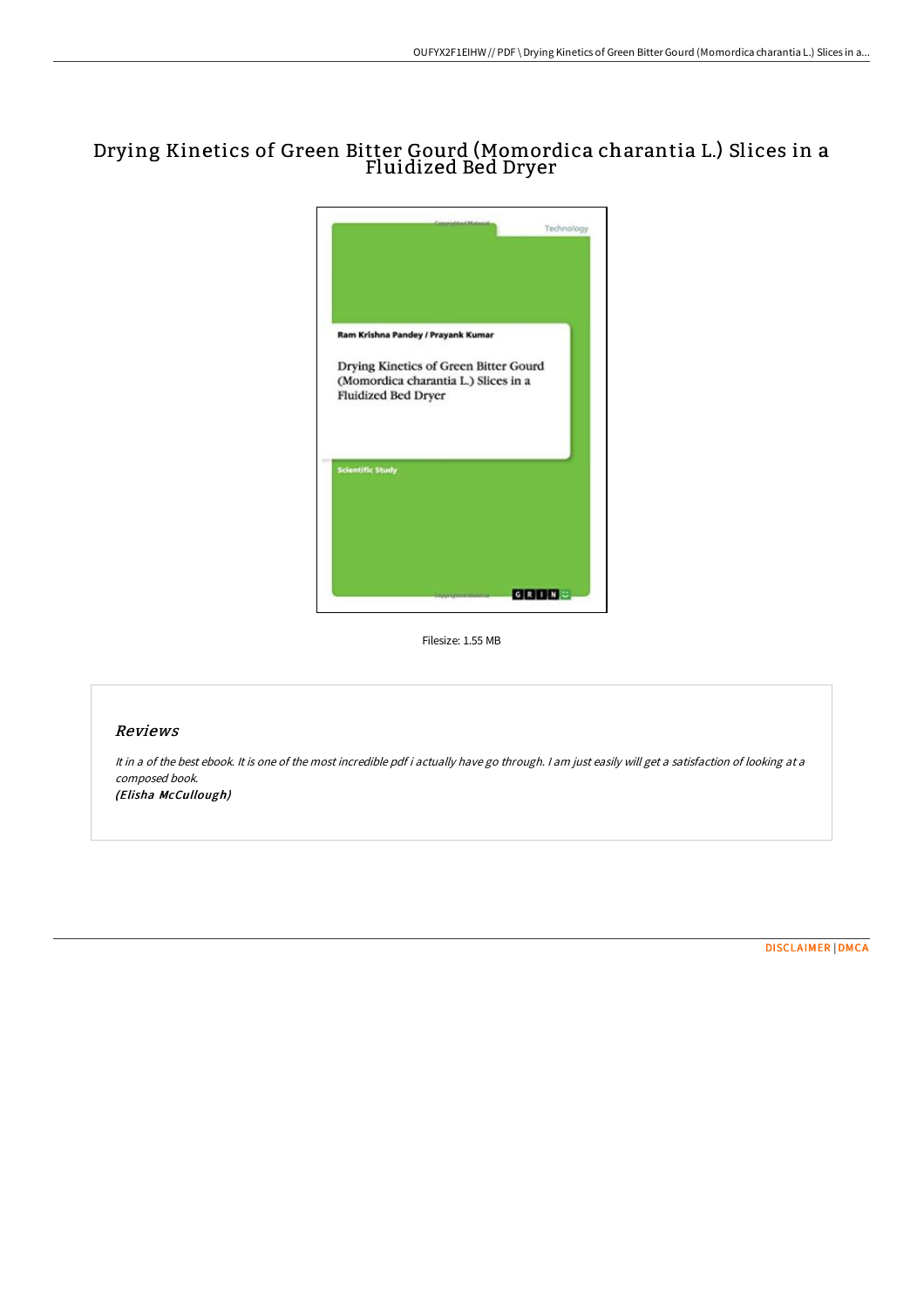## DRYING KINETICS OF GREEN BITTER GOURD (MOMORDICA CHARANTIA L.) SLICES IN A FLUIDIZED BED DRYER



GRIN Verlag Jul 2015, 2015. Taschenbuch. Condition: Neu. Neuware - Scientific Study from the year 2015 in the subject Engineering - General, Basics, , language: English, abstract: Green Bitter gourds (Momordica charantia L.) belong to 'cucurbitacceae' family and are commonly called as bitter gourd, papailla, karalla, balsam apple and balsam pear etc. in different part of the world Bitter gourd contains an array of biologically active plant chemicals including triterpenes, protein and steroids. Bitter gourd have extremely low amount of calories but have a lot of valuable nutrients. In India, bitter gourd stored in the dried form. The indigenous practice is to dry the sliced vegetable in sun during October-November and used up to the month of May. However, the quality of the dried product is rather poor. Experiment were conducted in TNAU fluidized bed dryer to study the drying characteristic of green bitter gourd slices at five level of temperature (50,55,60,65,700C), five level of sample (100,125,150,175,200 g) and three level of air velocity (1.5,2,2.5 m/sec). Bitter gourd slice was dried in hot air dryer. Moisture loss data were recorded periodically at an interval of five minutes for the first forty minutes and consequently fifteen minutes intervals. Quality characteristics of bitter gourd slice were determined in terms of rehydration ratio, color, ash content. The data were analyzed to study drying characteristics of a bitter gourd. The effect of various factors was analyzed using analysis of variance (ANOVA) technique. Second order model was fitted in the responses and independent variables using regression analysis. The drying behaviour of Bitter gourd was mathematically analyzed using Page's, Logarithmic and Exponential models. The goodness of fit of the model was tested using coefficient of determination (R2),and standard error of estimate (SEE). The effect of drying temperature, air velocity, sample weight and their interactions were significant...

R Read Drving Kinetics of Green Bitter Gourd [\(Momordica](http://techno-pub.tech/drying-kinetics-of-green-bitter-gourd-momordica-.html) charantia L.) Slices in a Fluidized Bed Drver Online ⊕ Download PDF Drying Kinetics of Green Bitter Gourd [\(Momordica](http://techno-pub.tech/drying-kinetics-of-green-bitter-gourd-momordica-.html) charantia L.) Slices in a Fluidized Bed Dryer